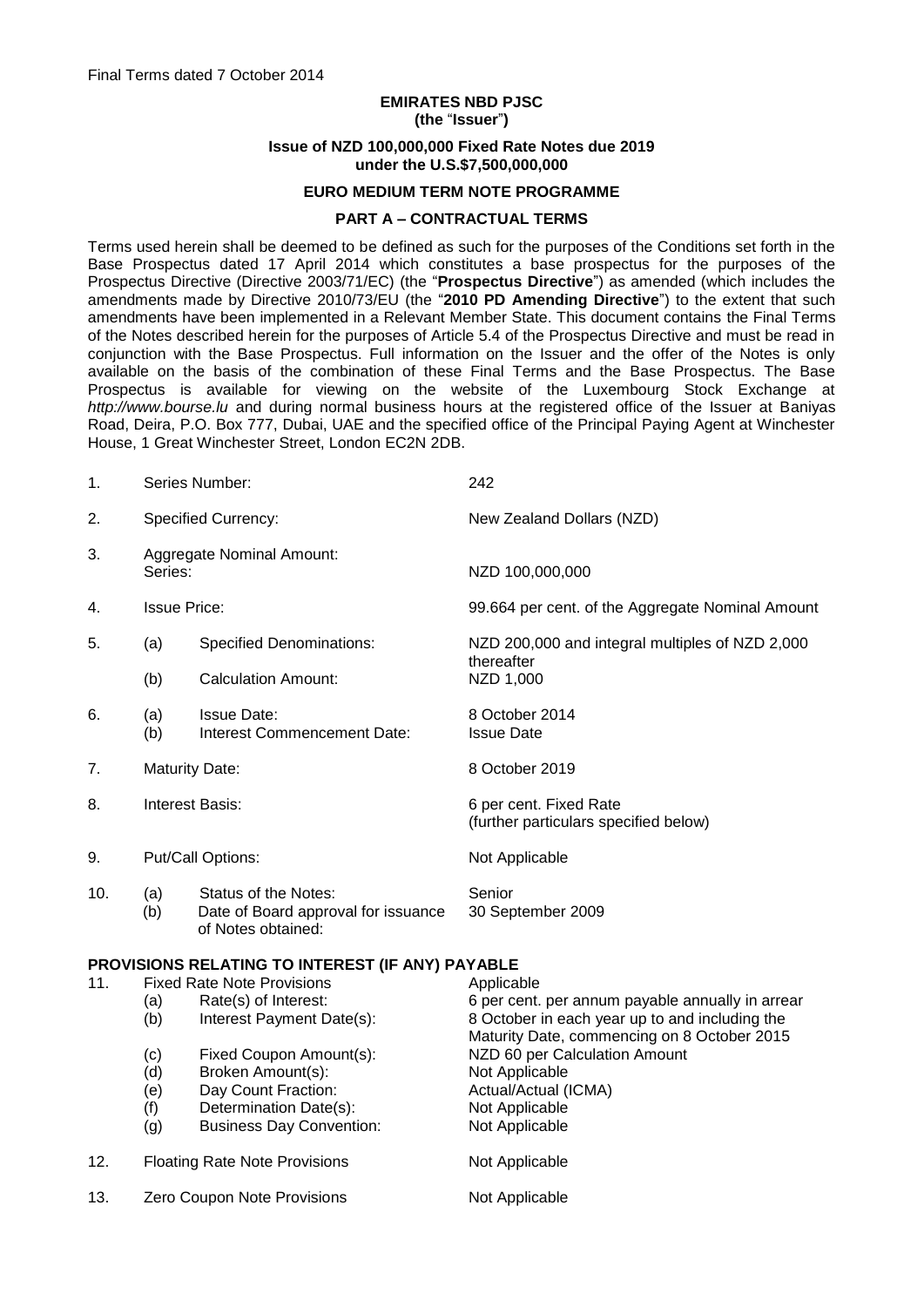| 14.                                                                                                                                                                                     | Details relating to Partly Paid Notes: | <b>Not Applicable</b> |  |  |  |
|-----------------------------------------------------------------------------------------------------------------------------------------------------------------------------------------|----------------------------------------|-----------------------|--|--|--|
| 15.                                                                                                                                                                                     | <b>Reset Note Provisions:</b>          | <b>Not Applicable</b> |  |  |  |
| 16.                                                                                                                                                                                     | <b>Issuer Call:</b>                    | <b>Not Applicable</b> |  |  |  |
| 17.                                                                                                                                                                                     | <b>Investor Put:</b>                   | Not Applicable        |  |  |  |
| 18.                                                                                                                                                                                     | <b>Regulatory Call:</b>                | <b>Not Applicable</b> |  |  |  |
| <b>PROVISIONS RELATING TO REDEMPTION</b><br>19.<br>Early Redemption Amount payable on<br>NZD 1,000 per Calculation Amount<br>redemption for taxation reasons or on event<br>of default: |                                        |                       |  |  |  |
| <b>GENEREAL PROVISIONS APPLICABLE TO THE NOTES</b>                                                                                                                                      |                                        |                       |  |  |  |

20. Form of Notes: **Registered Notes:** 

**No** 

Registered Global Note registered in the name of a nominee for a common depositary for Euroclear and Clearstream, Luxembourg

Reg. S Compliance Category 2; TEFRA not applicable

Wellington, Auckland, London, New York

- $21.$ Additional Financial Centre(s) or other special provisions relating to Payment Dates:
- $22.$ Talons for future Coupons or Receipts to be attached to Definitive Bearer Notes (and dates on which such Talons mature):

Signed on behalf of Emirates NBD PJSC:

By: Duly authorised

John Elle

By: Duly authorised